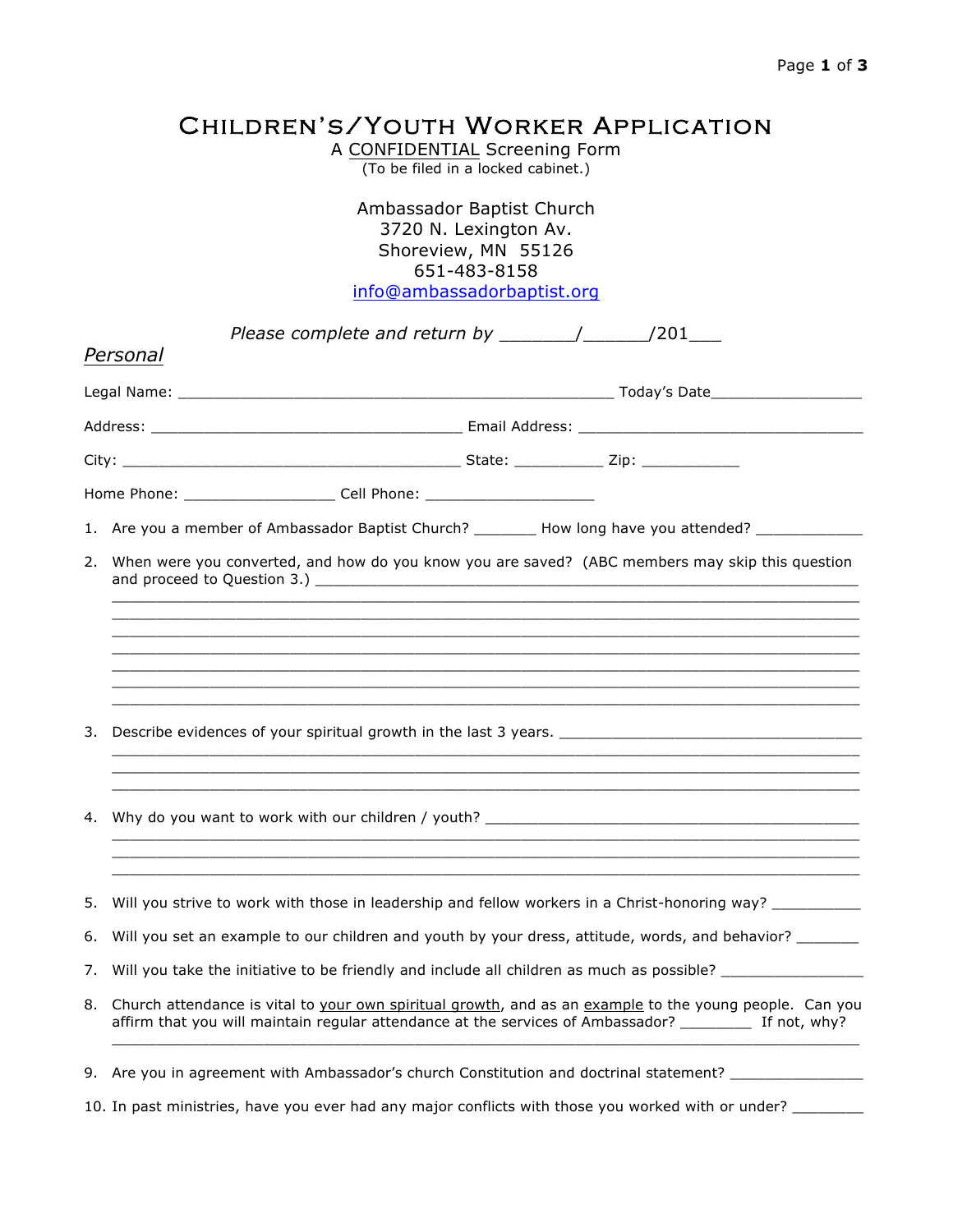If so, please explain. \_\_\_\_\_\_\_\_\_\_\_\_\_\_\_\_\_\_\_\_\_\_\_\_\_\_\_\_\_\_\_\_\_\_\_\_\_\_\_\_\_\_\_\_\_\_\_\_\_\_\_\_\_\_\_\_\_\_\_\_\_\_\_\_\_\_\_

11. Have you ever been legally charged with, convicted of, or pleaded guilty to any crime involving sexual misconduct? \_\_\_\_\_\_\_\_\_\_ If so, please explain: \_\_\_\_\_\_\_\_\_\_\_\_\_\_\_\_\_\_\_\_\_\_\_\_\_\_\_\_\_\_\_\_\_\_\_\_\_\_\_\_\_\_\_\_\_\_

\_\_\_\_\_\_\_\_\_\_\_\_\_\_\_\_\_\_\_\_\_\_\_\_\_\_\_\_\_\_\_\_\_\_\_\_\_\_\_\_\_\_\_\_\_\_\_\_\_\_\_\_\_\_\_\_\_\_\_\_\_\_\_\_\_\_\_\_\_\_\_\_\_\_\_\_\_\_\_\_\_\_\_\_

 $\mathcal{L}_\mathcal{L} = \{ \mathcal{L}_\mathcal{L} = \{ \mathcal{L}_\mathcal{L} = \{ \mathcal{L}_\mathcal{L} = \{ \mathcal{L}_\mathcal{L} = \{ \mathcal{L}_\mathcal{L} = \{ \mathcal{L}_\mathcal{L} = \{ \mathcal{L}_\mathcal{L} = \{ \mathcal{L}_\mathcal{L} = \{ \mathcal{L}_\mathcal{L} = \{ \mathcal{L}_\mathcal{L} = \{ \mathcal{L}_\mathcal{L} = \{ \mathcal{L}_\mathcal{L} = \{ \mathcal{L}_\mathcal{L} = \{ \mathcal{L}_\mathcal{$ 

\_\_\_\_\_\_\_\_\_\_\_\_\_\_\_\_\_\_\_\_\_\_\_\_\_\_\_\_\_\_\_\_\_\_\_\_\_\_\_\_\_\_\_\_\_\_\_\_\_\_\_\_\_\_\_\_\_\_\_\_\_\_\_\_\_\_\_\_\_\_\_\_\_\_\_\_\_\_\_\_\_\_\_\_  $\mathcal{L}_\mathcal{L} = \{ \mathcal{L}_\mathcal{L} = \{ \mathcal{L}_\mathcal{L} = \{ \mathcal{L}_\mathcal{L} = \{ \mathcal{L}_\mathcal{L} = \{ \mathcal{L}_\mathcal{L} = \{ \mathcal{L}_\mathcal{L} = \{ \mathcal{L}_\mathcal{L} = \{ \mathcal{L}_\mathcal{L} = \{ \mathcal{L}_\mathcal{L} = \{ \mathcal{L}_\mathcal{L} = \{ \mathcal{L}_\mathcal{L} = \{ \mathcal{L}_\mathcal{L} = \{ \mathcal{L}_\mathcal{L} = \{ \mathcal{L}_\mathcal{$ \_\_\_\_\_\_\_\_\_\_\_\_\_\_\_\_\_\_\_\_\_\_\_\_\_\_\_\_\_\_\_\_\_\_\_\_\_\_\_\_\_\_\_\_\_\_\_\_\_\_\_\_\_\_\_\_\_\_\_\_\_\_\_\_\_\_\_\_\_\_\_\_\_\_\_\_\_\_\_\_\_\_\_\_

12. Is there any relevant information that you think the Screening Committee should know? (For example, intentional involvement with pornography, experienced past sexual abuse, etc.) \_\_\_\_\_\_\_\_\_

## *Church History and Prior Youth Work*

|  |                                                                                                                                                                                                         |  | Supervisor: Phone: ( ) - Dates served: |  |  |  |
|--|---------------------------------------------------------------------------------------------------------------------------------------------------------------------------------------------------------|--|----------------------------------------|--|--|--|
|  |                                                                                                                                                                                                         |  |                                        |  |  |  |
|  | Supervisor: Phone: ( ) - Dates served:                                                                                                                                                                  |  |                                        |  |  |  |
|  | If not a member of Ambassador, where is your current Church Membership? ____________________________<br>Personal References (Not employers or relatives. People familiar with your work with children.) |  |                                        |  |  |  |
|  |                                                                                                                                                                                                         |  |                                        |  |  |  |
|  |                                                                                                                                                                                                         |  |                                        |  |  |  |
|  | Name: ________________________ Address:________________________City: ________________St: ________ Zip: ________                                                                                         |  |                                        |  |  |  |
|  |                                                                                                                                                                                                         |  |                                        |  |  |  |
|  |                                                                                                                                                                                                         |  |                                        |  |  |  |

Protection Guidelines

- 1. Children's workers should not be alone (1 on 1) with, in a closed room, or in a non-visible space with any child, no matter what sex. Youth ministry leaders should not be alone with, in a closed room, or in a non-visible space with any teen of the opposite sex.
- 2. Parental or guardian permission must be granted for any worker to give rides to minors, whether traveling as a group or 1 on 1. Youth ministry workers should avoid giving rides 1 on 1 with the opposite sex.
- 3. Workers should not be involved with any sexually explicit, pornographic materials in their reading, television viewing, or internet behavior. Those who are authorized to use church-owned computers or web-enabled devices should have no expectation that any information transmitted or stored using church equipment is, or will remain, private. Use of the internet or other transmissions may be monitored. Passwords provided must be kept in strict confidentiality. Internet history must be set at 30 days, unless otherwise authorized in writing by the deacons.